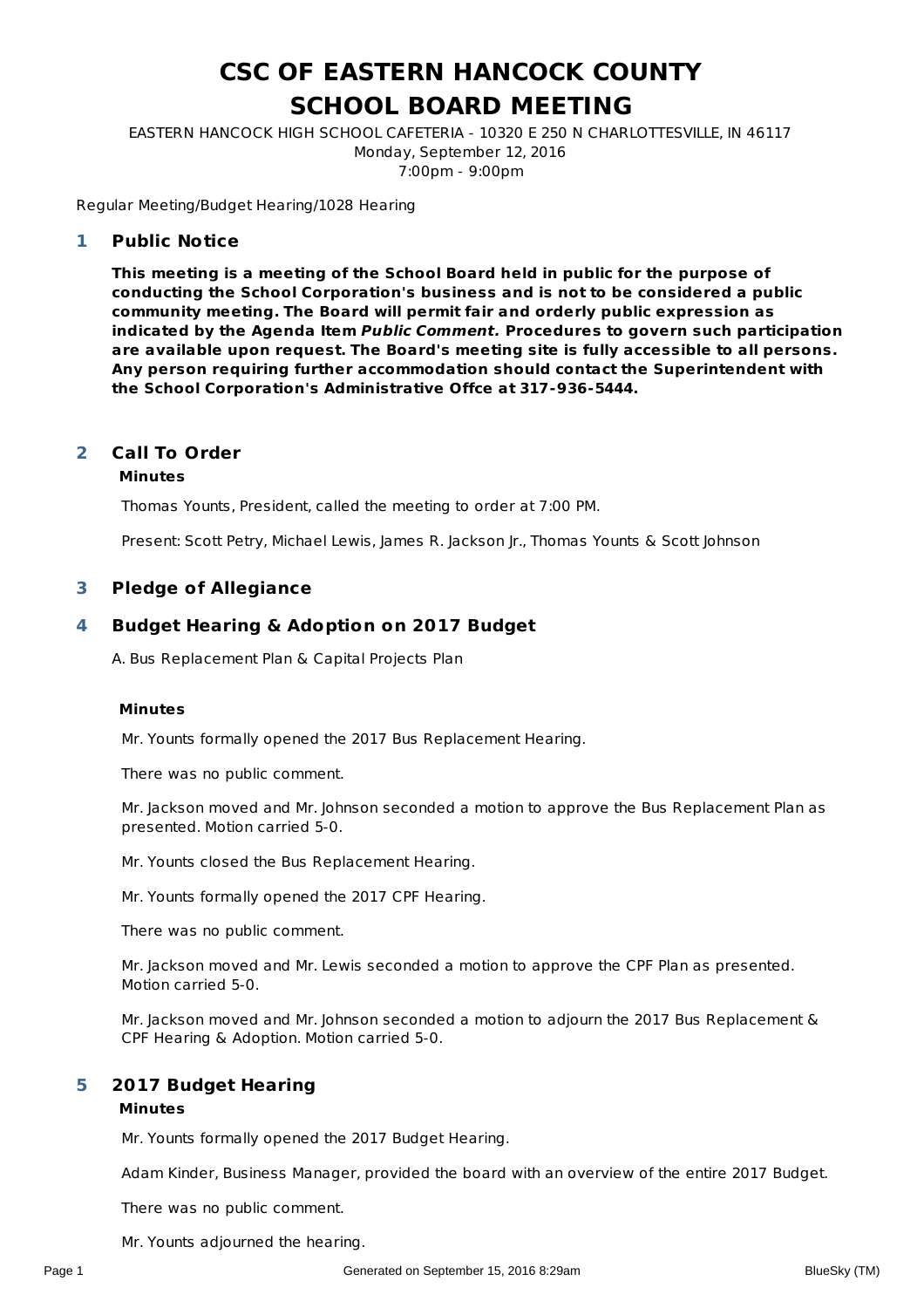#### **1028 Hearing 6**

### **Minutes**

Mr. Younts formally opened the 1028 Hearing.

Please see attachment "A" for minutes.

# **7 Consent Agenda**

### **Minutes 7.1 Minutes of August 8, 2016**

Mr. Younts requested that a vote be held for the minutes only, due to his absence from the August meeting.

Mr. Jackson moved and Mr. Lewis seconded a motion to approve the Minutes of August 8, 2016. Motioned carried 4-0. Mr. Younts abstained.

#### **Minutes 7.2 Transfer Students**

**Grade 5:** 1; **Grade 10:** 1

#### **Minutes 7.3 Field Trip Requests**

- FFA Kansas City Meats Judging October 16-19, 2016
- FFA Indianapolis, IN October 18-22, 2016
- FFA Trafalgar, IN October 28-30, 2016
- FFA Trafalgar, IN November 11-13, 2016
- FFA Purdue University December 9-10, 2016
- FFA Iowa State University August 30-Sept. 2, 2016

# **7.4 Support Staff**

#### **Minutes**

Maternity Leave - Chelsea Roller

Resignation - Teresa Blake - Bus Driver

Suspension - Gene Cass - Bus Driver

Termination - Gene Cass

Retirement - Tamme Jenkins - Elementary ECA Treasurer/Secretary

New Hire - Heather Brown - Bus Driver

New Hire - Philmia Cole - Bus Driver

New Hire - Kristi Gray - Elementary ECA Treasurer/Secretary

New Hire - Jamie Marshall - Elementary Essential Skills Instructional Assistant

New Hire - Charles Parks - Bus Driver

#### **7.5 ECA**

#### **Minutes**

Please see attachment "B" for Elementary ECA Sponsors.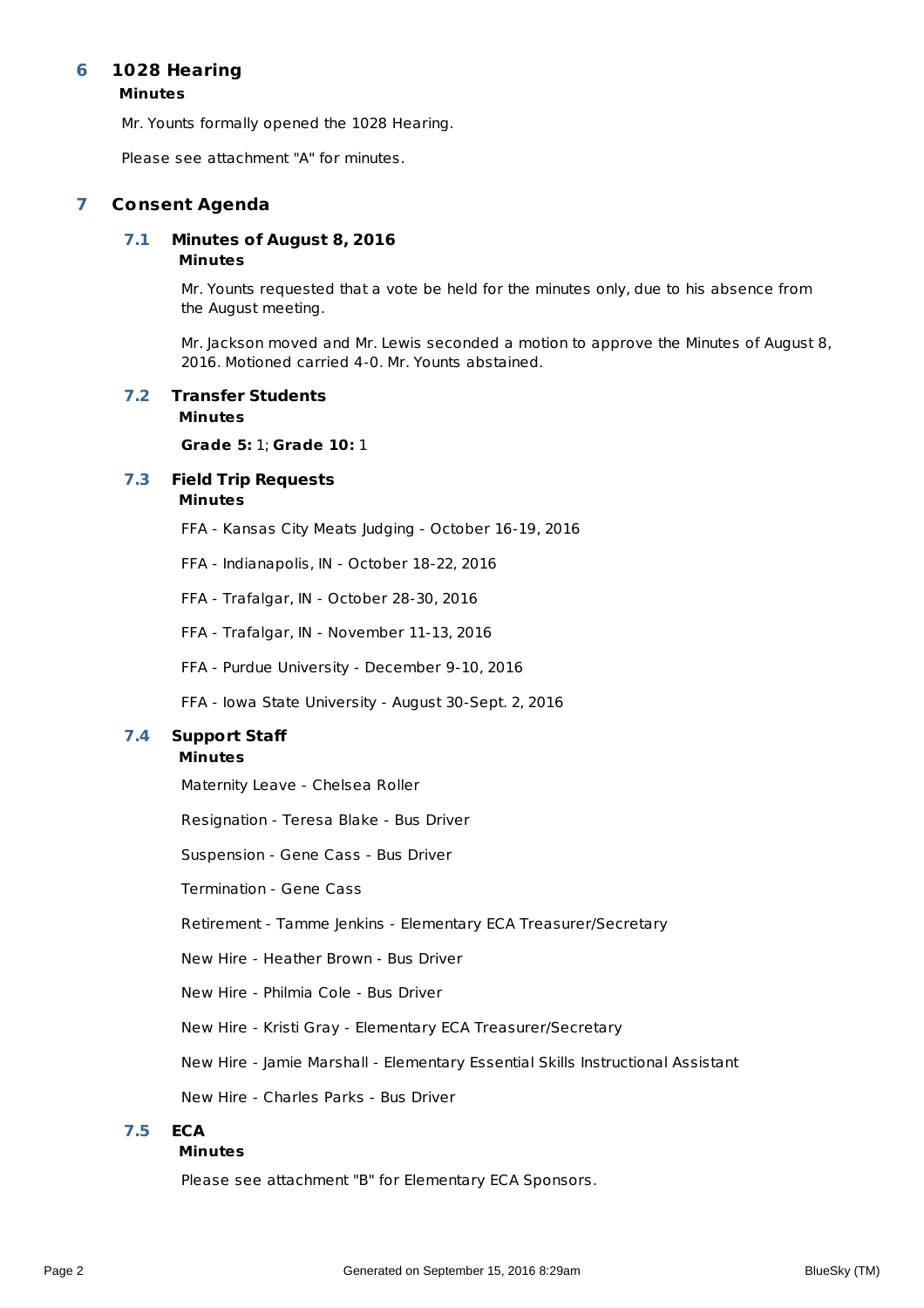#### Middle School/High School

Mr. Mike Hewitt-HS Drama Director Mrs. Stephanie Fields-MS Drama Director Mrs. Brandi Hinen-Sophomore Class Sponsor Mr. Marty Matlock-FFA Volunteer Coach Mrs. Karen Friesen - FFA Volunteer Coach

### **Minutes 7.6 Substitute Teachers**

Hannah Thomas, Tucker Hall

# **7.7 Claims**

#### **Minutes**

| Prewritten: | \$257,461.48   |
|-------------|----------------|
| Regular:    | \$301,770.13   |
| Payroll:    | \$514,188.49   |
| Total:      | \$1,073,420.10 |

Mr. Lewis moved and Mr. Jackson seconded a motion to approve the consent agenda as presented. Motion carried 4-0. Mr. Johnson abstained due to conflict of interest.

#### **School Improvement Plans 8**

#### **Minutes**

Amanda Pyle, Elementary Principal and Dave Pfaff, Middle & High School Principal, presented the 2017 School Improvement Plans. ISTEP information was not released due to the current embargo.

Mr. Petry moved and Mr. Lewis seconded a motion to approve the plans as presented. Motion carried 5-0.

#### **2016-2017 Safety Plan 9**

#### **Minutes**

Lisa Truitt, Middle and High School Assistant Principal and School Safety Coordinator, provided the board with safety plan updates for the 2016-2017 school year.

Mr. Jackson moved and Mr. Lewis seconded a motion to approve the safety plan updates as presented. Motion carried 5-0.

# **Request to Participate in the Indiana Drug/Alcohol Survey 10 Minutes**

Mr. Pfaff requested that the corporation participate the survey. It provides us with statistics that are needed for educational programming and grant requests.

Mr. Johnson moved and Mr. Jackson seconded a motion to particiapte in the survey. Motion carried 5-0.

# **Teacher Contracts for 2016-2017 11**

#### **Minutes**

Mr. Johnson moved and Mr. Lewis seconded a motion to approve the 2016-2017 Teacher Contract as presented. Motion carried 5-0.

Dr. McGuire provided the board with the annual Assurance 12 request. This will be completed for the DOE stating that the corporation has a teacher evaluation plan.

Mr. Petry moved and Mr. Jackson seconded a motion to approve the Assurance 12 information. Motion carried 5-0.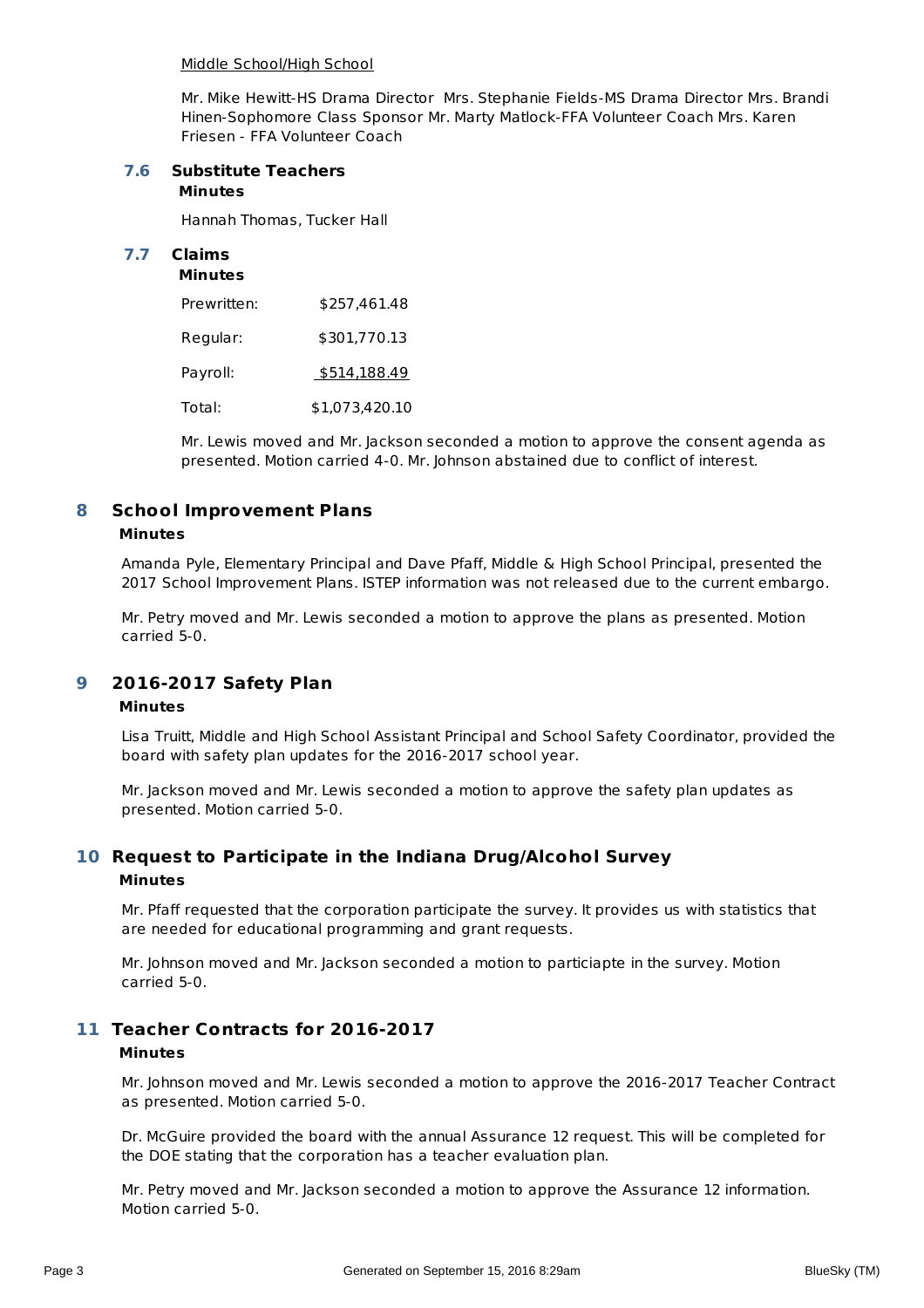# **Proposed Pay Rates for 2016-2017 12**

A. Support Staff

B. Administrators

#### **Minutes**

Mr. Jackson moved and Mr. Petry seconded a motion to approve the pay increases for administrators and support staff with an average of 2%, retroactive to July 1, 2016. Motion carried 5-0

# 13 Project Committee

### **Minutes**

Dr. McGuire requested that a Project Committee be created from within the School Board. Mr. Petry and Mr. Lewis offered to be on the committee.

Mr. Johnson moved and Mr. Jackson seconded a motion to approve the committee. Motion carried 5-0.

# **Other Items Allowed by the Board 14**

### **Minutes**

Amanda Pyle and Dr. McGuire recognized Jessica Neill, Literacy Coach, on her major academic accomplishments in the past 2 years.

# **Informational 15**

#### **Minutes**

Dr. McGuire advised the board that she will present the district calendar for 2017-2018 at the October board meeting.

She also provided the board with various upcoming dates in regards to school letter grades and their release schedule.

Dr. McGuire reminded the new Project Committee members that there will be a meeting on September 16th in regards to our waste facility.

The athletic boosters pay for \$3330 of the Athletic Trainer's salary. The corporation will pick up half of that next year.

Mr. Younts thanked Adam Kinder, Business Manager, for his hard work and dedication since his arrival in February.

Mr. Petry thanked the football team and coaches for their act of kindness at the most recent Varsity Football game.

### **Adjournment 16 Minutes**

Mr. Jackson moved and Mr. Lewis seconded a motion to adjourn the meeting. Motion carried 5-0.

\_\_\_\_\_\_\_\_\_\_\_\_\_\_\_\_\_\_\_\_\_\_\_\_\_\_\_\_\_\_ \_\_\_\_\_\_\_\_\_\_\_\_\_\_\_\_\_\_\_\_\_\_\_\_\_\_\_\_\_

Thomas Younts, President James R. Jackson, Jr., Secretary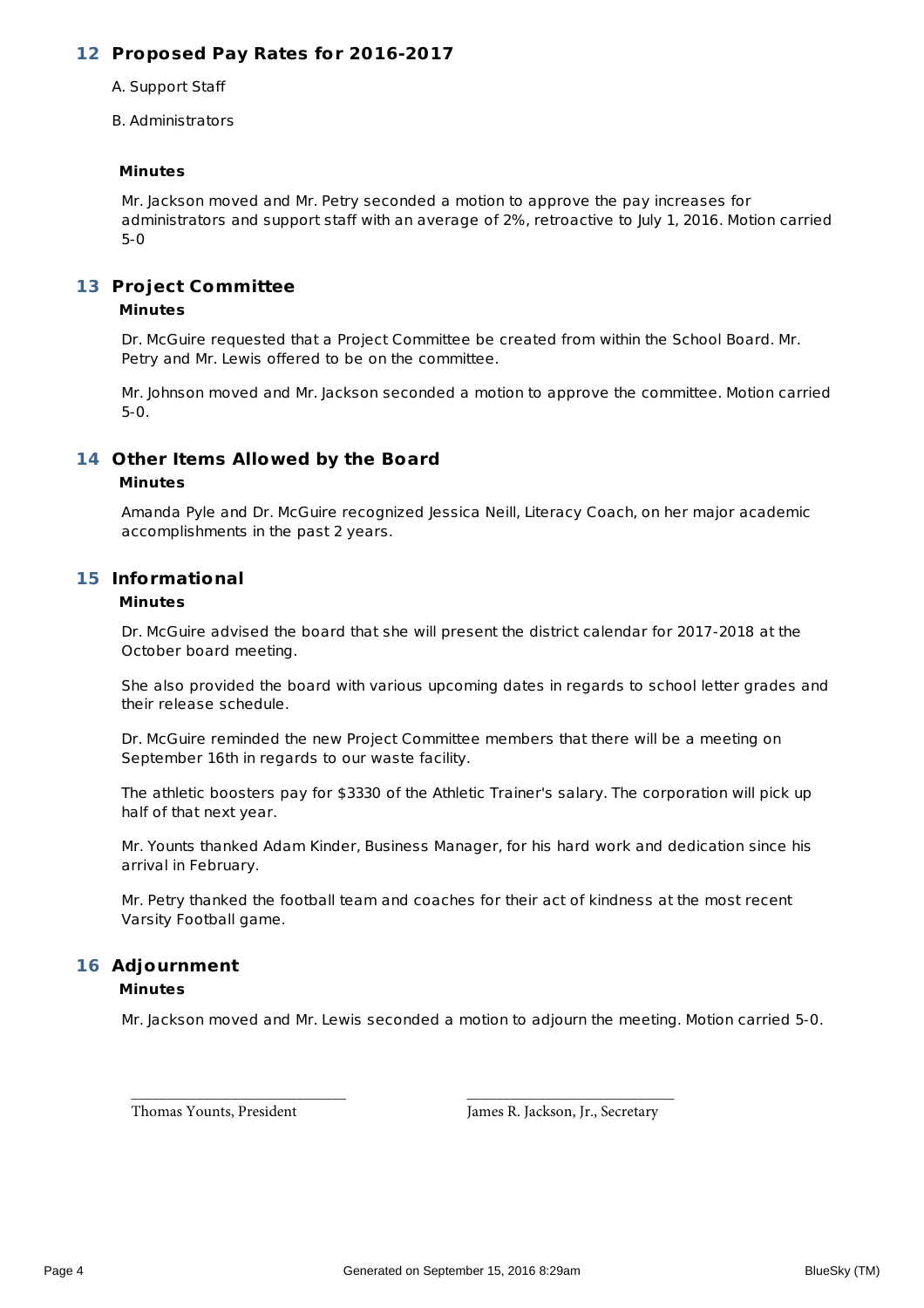# **EXCERPTS FROM MINUTES OF A MEETING** OF THE BOARD OF SCHOOL TRUSTEES **COMMUNITY SCHOOL CORPORATION OF EASTERN HANCOCK COUNTY**

A meeting of the Board of School Trustees (the "Board") of Community School Corporation of Eastern Hancock County (the "School Corporation") was held at Eastern Hancock High School, 10370 East 250 North, Charlottesville, Indiana, on September 12, 2016 at the hour of 7:00 p.m. (Local Time), pursuant to notice duly given in accordance with the rules of the Board.

The meeting was called to order by the President of the Board.

On call of the roll, the members of the Board were shown to be present or absent as follows:

| Present: | Scott Johnson        |
|----------|----------------------|
|          | <b>Thomas Younts</b> |
|          | James R. Jackson, Jr |
|          | <b>Scott Petry</b>   |
|          | Michael Lewis        |

Absent: None

(Among other proceedings had and actions taken were the following:)

The President presided over the hearing welcoming everyone and introducing members of the Board and speakers.

The School Attorney explained the purpose of the meeting was that under Indiana law whenever a school corporation proposes to construct or renovate a school building at a cost in excess of one million dollars it must first hold a public hearing. The Attorney also explained another purpose of the meeting was that under Indiana Code 6-1.1-20-3.1, whenever a school corporation proposes to enter into a lease for the construction or renovation of a school building resulting in total costs in excess of the lesser of (a) \$2,000,000 or (b) 1% of total gross assessed valuation of the property within the school corporation, the School Corporation is required to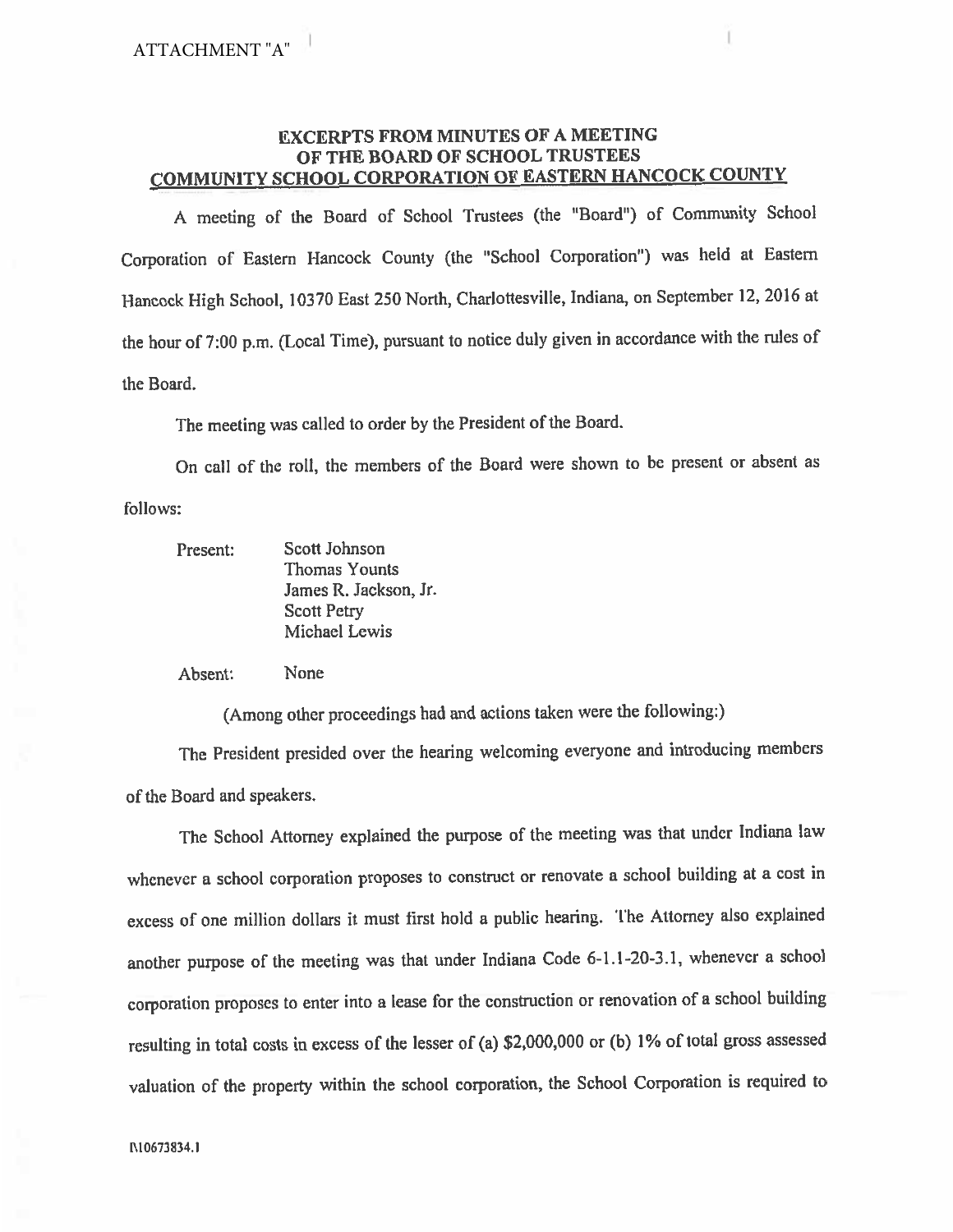hold a public hearing on its preliminary determination to issue such bonds and enter into a lease. Notice of this public hearing was published in *The Daily Reporter* on August 31, 2016, and was mailed to the Hancock County Clerk and any organizations requesting such notice as provided in Indiana Code 6-1.1-20-3.1. The proof of publication of the notice of the hearing was presented to the meeting.

It was explained that at this hearing all interested people may give testimony and/or ask questions concerning the project. The purpose of the hearing is two-fold: (1) to inform the public as to the proposed project; and (2) to allow all interested parties, taxpayers and patrons of the School Corporation to voice their opinions as to the project and ask questions.

After the purpose of the hearing was explained, the presentations regarding the need for the renovation of and improvements to Eastern Hancock High School, Eastern Hancock Middle School and Eastern Hancock Elementary School (the "Project") were given. An evaluation of the existing facilities was given. The building plan was then given explaining the proposed facilities. The estimated Project cost and schedule was then presented to the public. The financial advisor explained how this Project could be funded and the tax rate impact the Project would have on the community.

After the above presentations, the Board President announced they would now hear testimony and questions from the public. Questions and testimony were given by several patrons.

At the conclusion of the public testimony and question, the Board considered the Project Resolution to construct the Project at a cost of more than one million dollars per building. Motion made by James R. Jackson, Jr. to adopt the resolution attached as Exhibit A. Seconded by Michael Lewis. A discussion was held by the Board. Motion carried. (5 for; 0 against).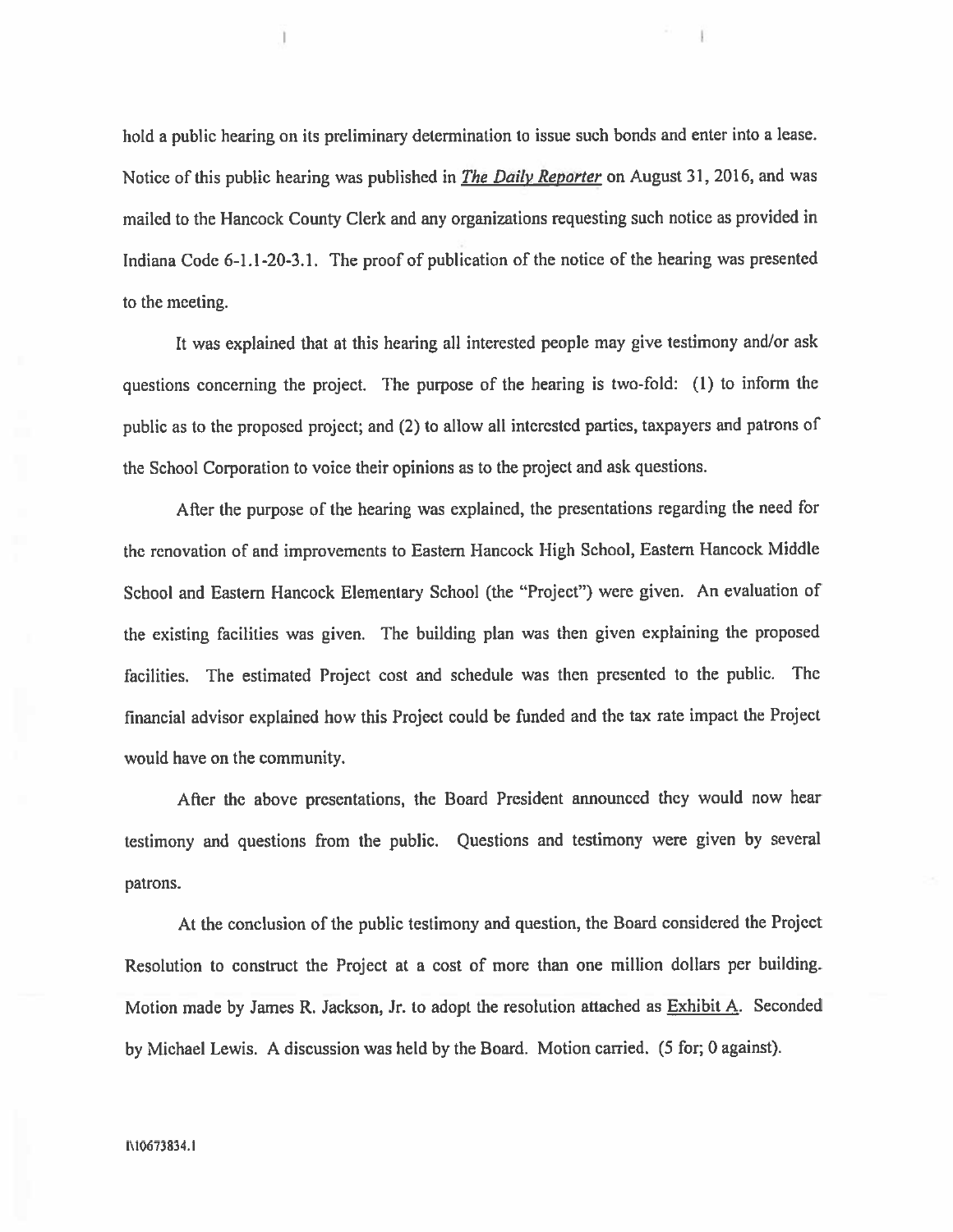Also, at the conclusion of the public testimony and question, the Board considered the Preliminary Determination Resolution to issue bonds and enter a lease in order to complete the Project. Motion made by Scott Johnson to adopt the resolution attached as Exhibit B. Seconded by James R. Jackson, Jr. A discussion was held by the Board. Motion carried. (5 for; 0 against).

The President further stated that the Board needed to consider a Reimbursement Resolution. Motion made by Scott Johnson to adopt the resolution attached as Exhibit C. Seconded by James R. Jackson, Jr. A discussion was held by the Board. Motion carried. (5 for; 0 against).

The President advised the Board that it needed to further consider the financing of the Project. Motion made by James R. Jackson, Jr. to adopt the resolution attached as Exhibit D. Seconded by Scott Johnson. A discussion was held by the Board. Motion carried. (5 for; 0 against).

The President stated that the Eastern Hancock Middle School Building Corporation (the "Building Corporation") has approved and submitted to the School Corporation, a proposed form of lease, which proposed form of lease was examined by all of the members of the Board. After discussion of the proposed form of lease, upon motion made by Scott Johnson to adopt the resolution attached as Exhibit E. Seconded by Michael Lewis. A discussion was held by the Board. Motion carried. (5 for, 0 against).

The President stated that the Building Corporation was previously formed to assist the School Corporation in the financing and refinancing of school facilities. After discussion of the Building Corporation, and motion made by Scott Petry to adopt the resolution attached as Exhibit F. Seconded by Michael Lewis. A discussion was held by the Board. Motion carried.  $(5$  for; 0 against).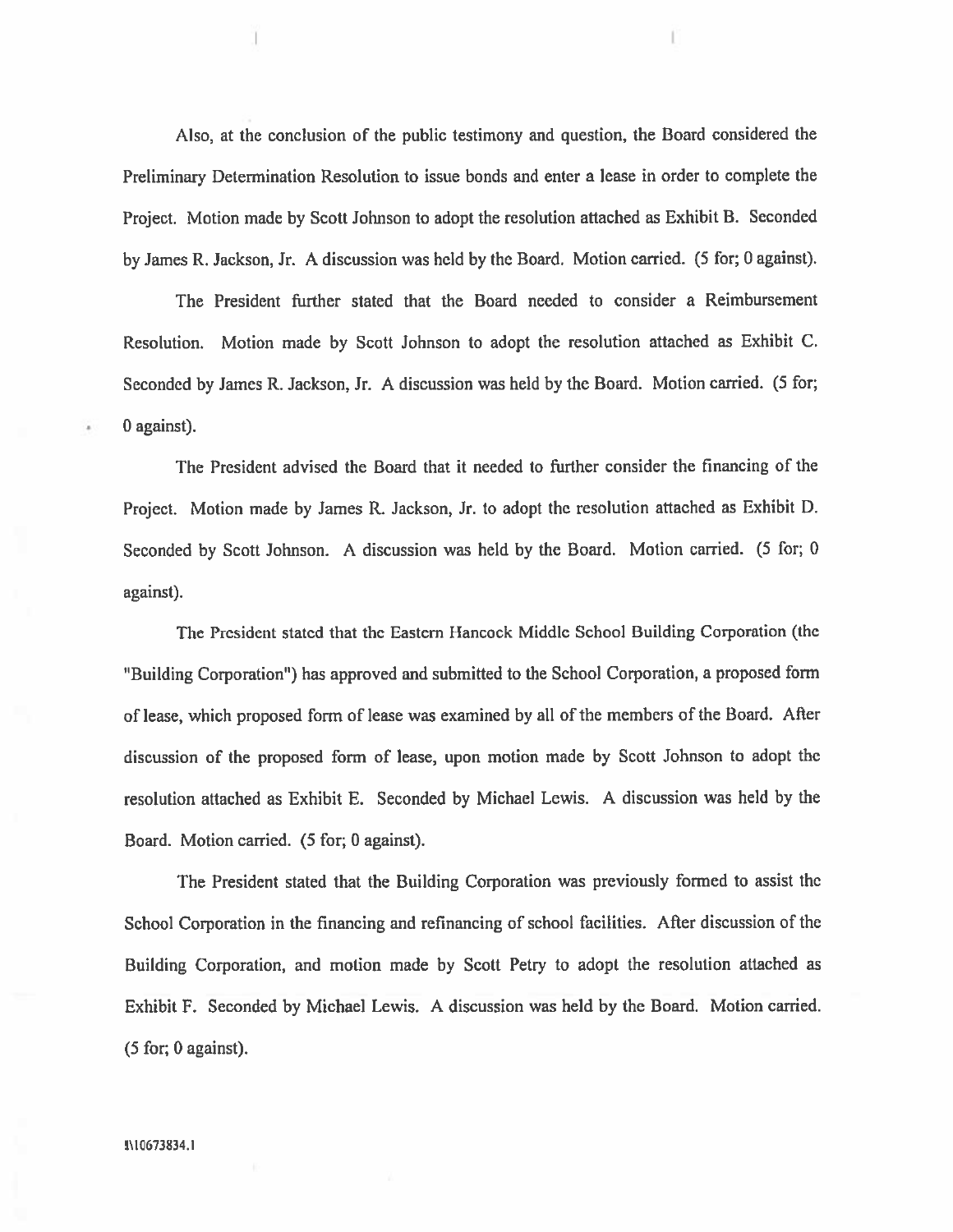Motion made and seconded to adjourn the meeting. Meeting adjourned.

Secretary, Board of School Trustees

ATTEST:

President, Board of School Trustees

I\10673834.1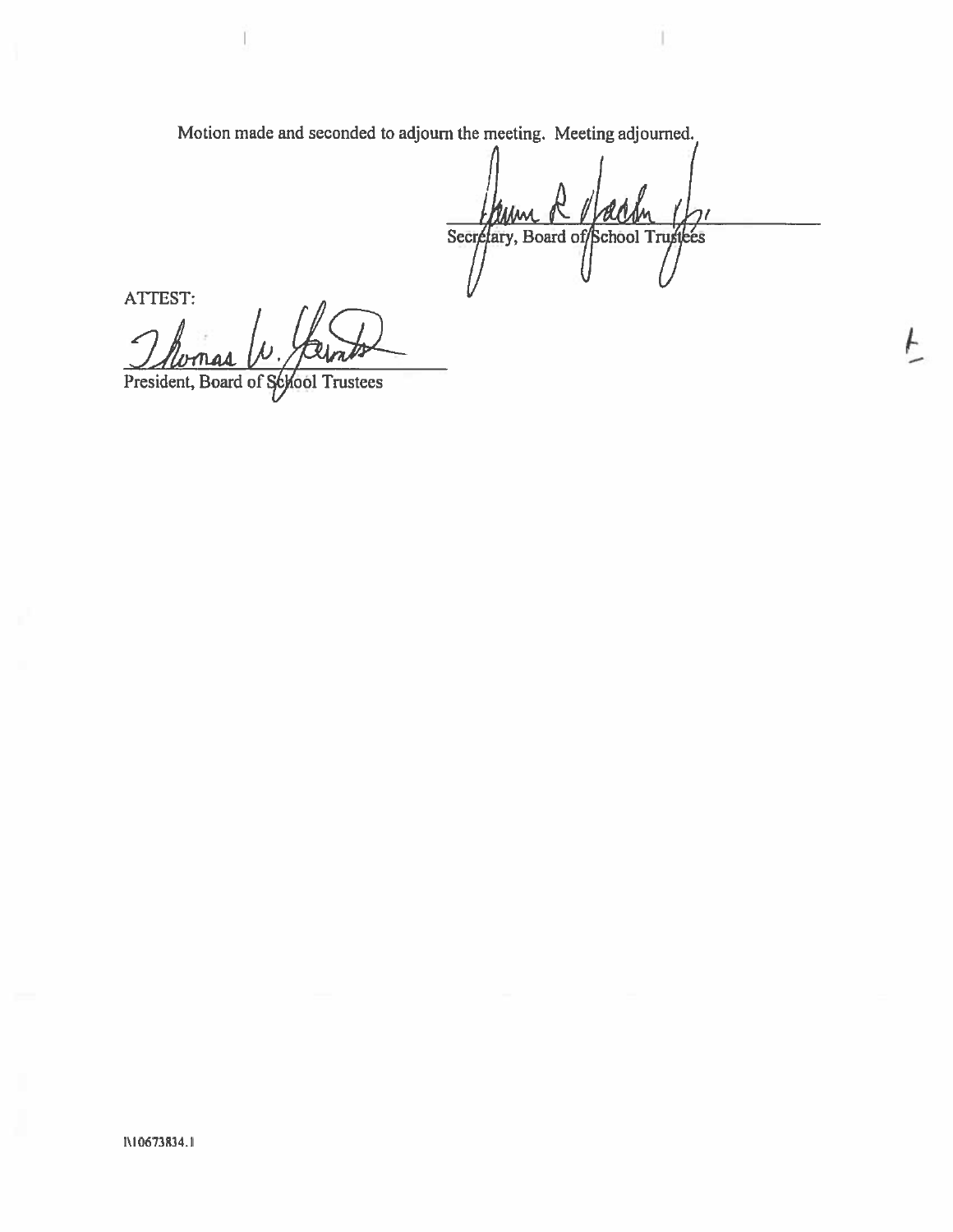### **EXHIBIT A**

#### **PROJECT RESOLUTION**

WHEREAS, the Board of School Trustees (the "Board") of Community School Corporation of Eastern Hancock County (the "School Corporation") at a meeting on September 12, 2016, held a public hearing in accordance with I.C. 20-26-7-37 for the purpose of answering questions and listening to taxpayers' comments and any evidence they may present about the proposed renovation of and improvements to Eastern Hancock High School, Eastern Hancock Middle School and Eastern Hancock Elementary School (the "Project"); and

WHEREAS, the Board has carefully studied all of the known options and feels that the proposed Project is in the best interest of the present and future students to be served by these facilities; now, therefore,

BE IT RESOLVED, that the Project will be completed for the purpose of providing an improved educational program and environment for students.

BE IT FURTHER RESOLVED, that the estimated hard and soft construction cost of the Project is \$5,865,000 with estimated costs of issuance of \$135,000 resulting in total estimated Project costs of \$6,000,000.

BE IT FURTHER RESOLVED, that the estimated \$6,000,000 will be funded by one or more of the following: Capital Projects Fund, Common School Fund Loan, General Obligation Bond Issue, and Building Corporation Bond Issue with an anticipated impact on the Debt Service Fund tax rate of \$0.0163 per \$100 assessed valuation based on an estimated \$306,180,119 assessed valuation beginning in 2017. However, due to existing debt rolling off in the future, it is not anticipated that the Debt Service Fund tax rate will rise above current levels.

 $A$  d'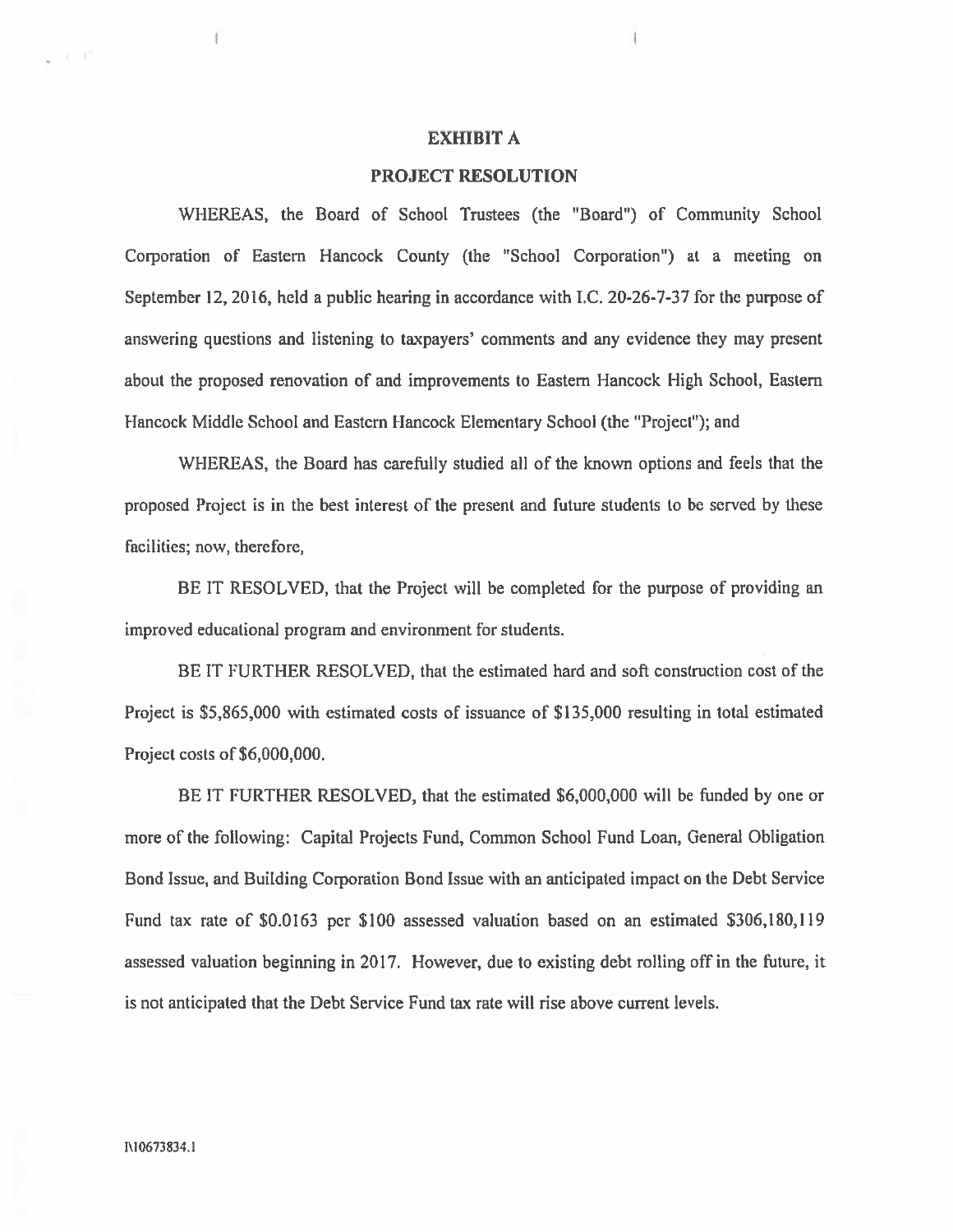Passed and adopted this 12<sup>th</sup> day of September, 2016.

Roma W. JA  $\, \zeta \,$ President

Seffretary Rhephu 47.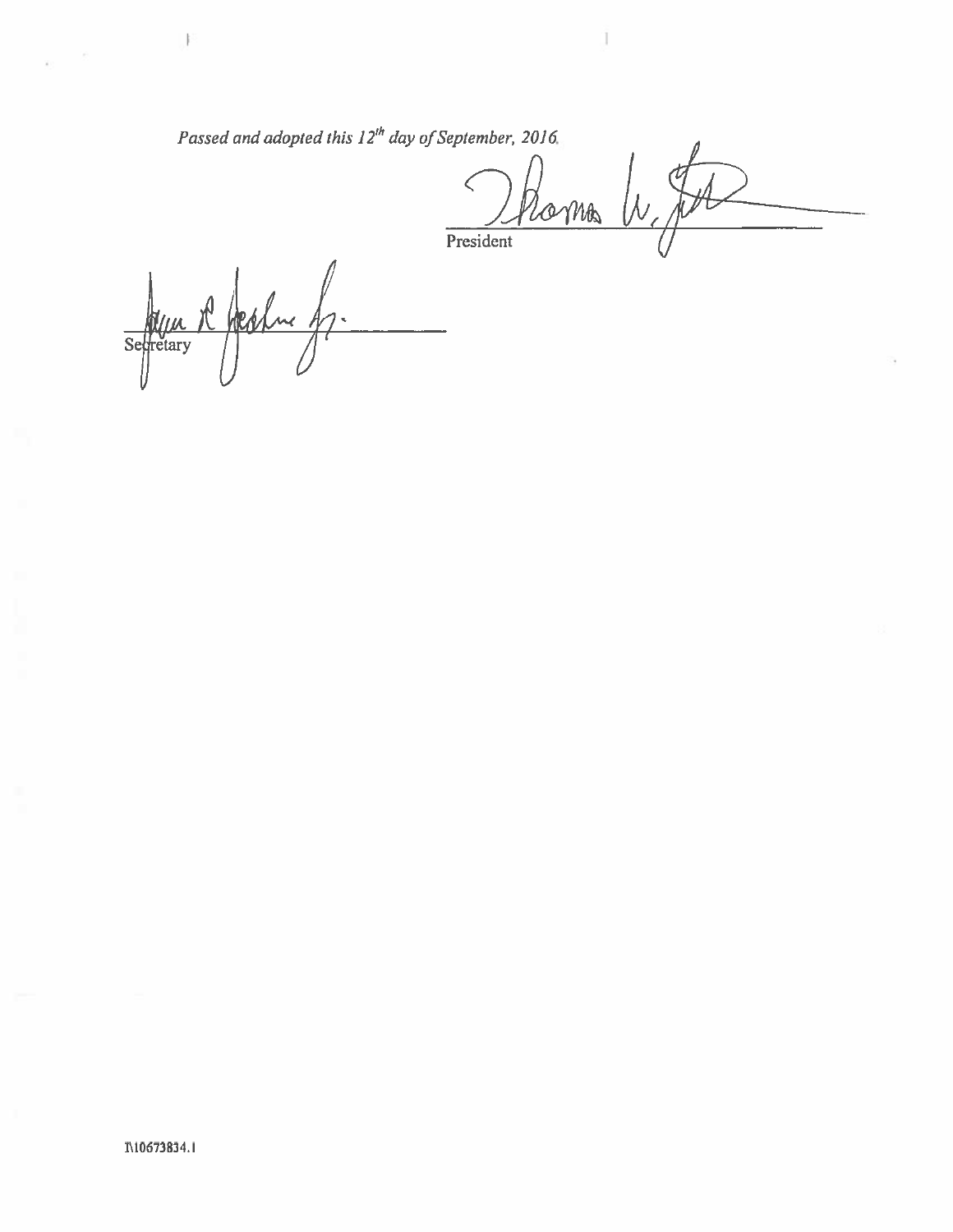#### **EXHIBIT B**

#### PRELIMINARY DETERMINATION RESOLUTION

WHEREAS the Community School Corporation of Eastern Hancock County (the "School Corporation") published notice of a preliminary determination hearing on August 31, 2016 in *The Daily Reporter* and mailed such notice to the Hancock County Clerk and any organizations requesting such notice as provided in Indiana Code 6-1.1-20-3.1; and

WHEREAS, a preliminary determination hearing has been held in accordance with said notice and Indiana law; now, therefore,

BE IT RESOLVED that the Board of School Trustees (the "Board") of the School Corporation preliminarily determines to enter into a lease for the renovation of and improvements to Eastern Hancock High School, Eastern Hancock Middle School and Eastern Hancock Elementary School.

BE IT FURTHER RESOLVED that the lease term will be extended to June 30, 2033 with an annual increase to the maximum annual lease rental of \$50,000. The maximum annual lease rental has been estimated based upon an estimated principal amount of bonds of \$6,000,000 and estimated interest rates ranging from 1.10% to 3.65% and total interest costs of \$2,210,209. The School Corporation's current debt service levy is \$1,222,883 and the current debt service rate is \$0.3994. After the School Corporation enters into the proposed lease and the bonds are issued, the debt service levy will increase by a maximum of \$900,000 and the debt service rate will increase by a maximum of \$0.2939. However, due to existing debt maturing or otherwise being paid, it is anticipated that the net Debt Service Fund tax rate increase will be \$0.00. The purpose of the lease is to provide for the completion of the Project.

BE IT FURTHER RESOLVED that the Secretary of the Board is hereby authorized and directed to publish the notice of this preliminary determination in accordance with Indiana law.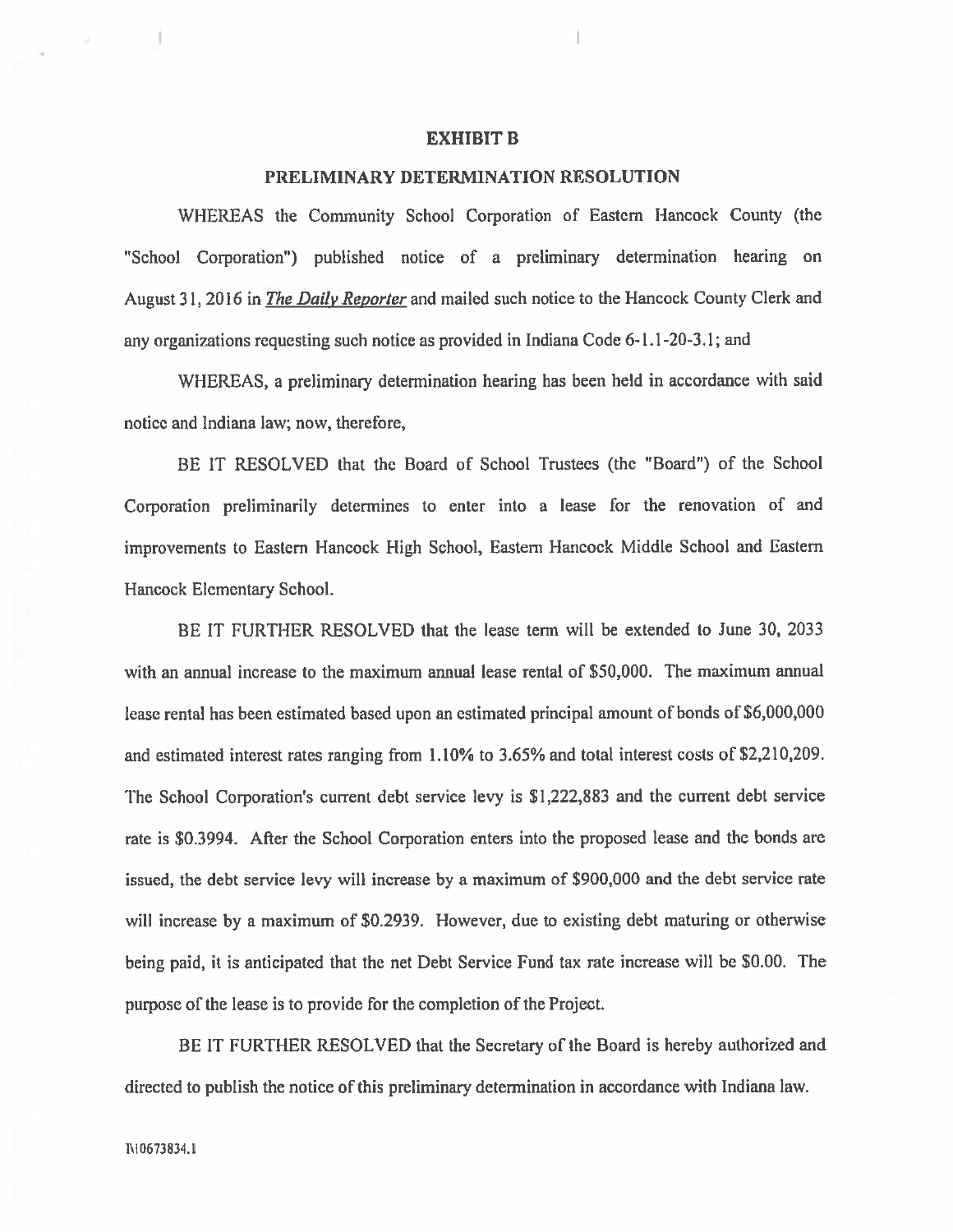BE IT FURTHER RESOLVED that if a petition pursuant to I.C. 6-1.1-20-3.1 is filed, the Secretary of the Board is hereby authorized to publish a notice of the applicability of the petition and remonstrance process pursuant to Indiana law.

Passed and adopted this 12<sup>th</sup> day of September, 2016.

Shown W. foto President

Jaun R Hasley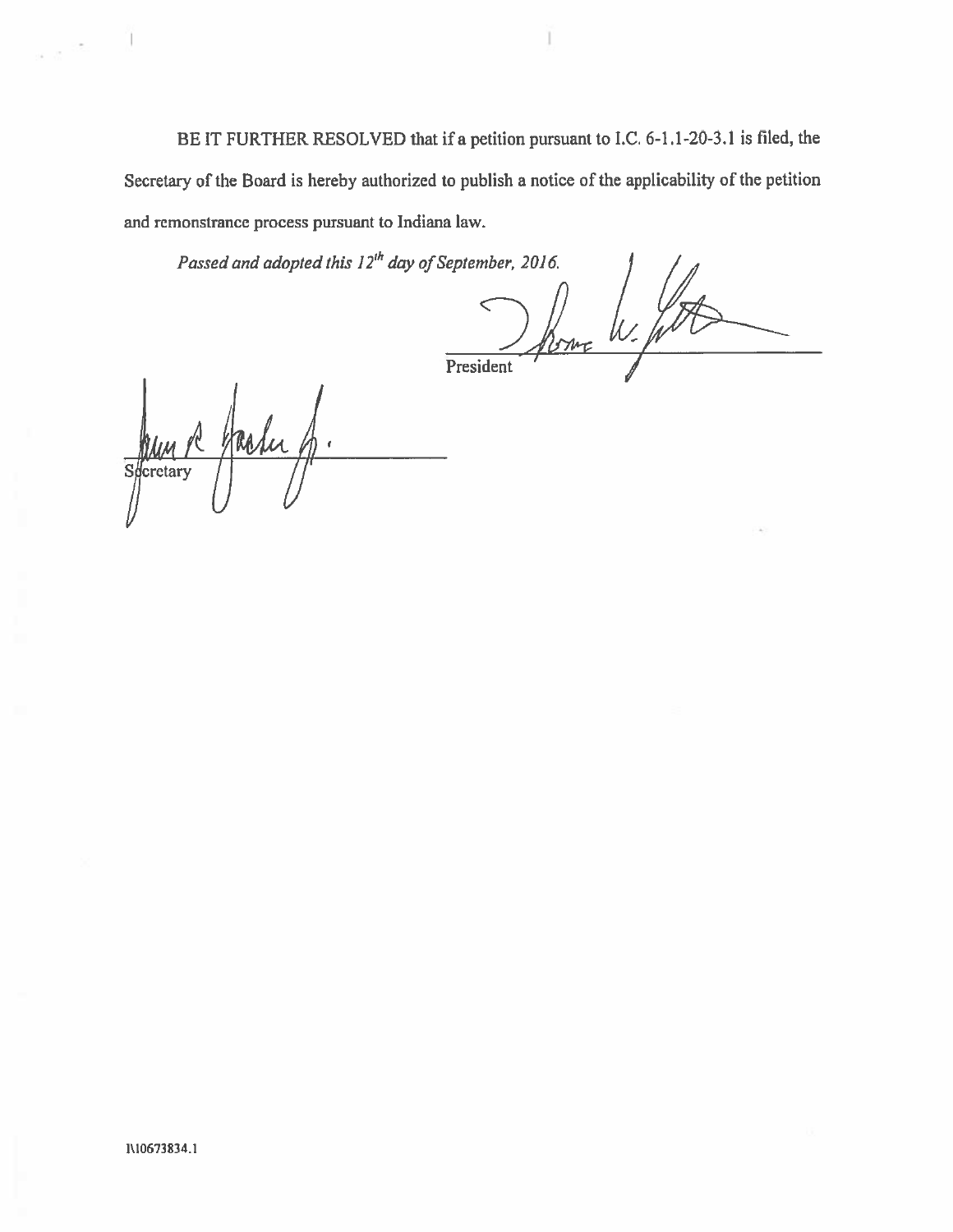#### **EXHIBIT C**

# DECLARATION OF OFFICIAL INTENT TO REIMBURSE EXPENDITURES

WHEREAS, Community School Corporation of Eastern Hancock County (the "School Corporation") intends to renovate and improve Eastern Hancock High School, Eastern Hancock Middle School and Eastern Hancock Elementary School (the "Project"); and

WHEREAS, the School Corporation reasonably expects to reimburse certain costs of the Project with proceeds of debt to be incurred on behalf of the School Corporation in an amount not to exceed \$6,000,000; and

WHEREAS, the School Corporation, acting through a leasing entity, expects to have issued on its behalf debt for the Project and to use the proceeds to reimburse or pay costs of the Project; and

NOW, THEREFORE, BE IT RESOLVED that the School Corporation declares its official intent to acquire, construct or rehabilitate the Project with proceeds of debt incurred on behalf of the School Corporation in an amount not to exceed \$6,000,000 for the purpose of paying or reimbursing costs of the Project and to approve debt issued by a leasing entity that will lease the Project to the School Corporation.

BE IT FURTHER RESOLVED, that the School Corporation reasonably expects to reimburse itself from proceeds of obligations issued on behalf of the School Corporation for costs of the Project paid prior to the issuance of the obligations.

Passed and Adopted this 12<sup>th</sup> day of September, 2016.

President

I\10673834.1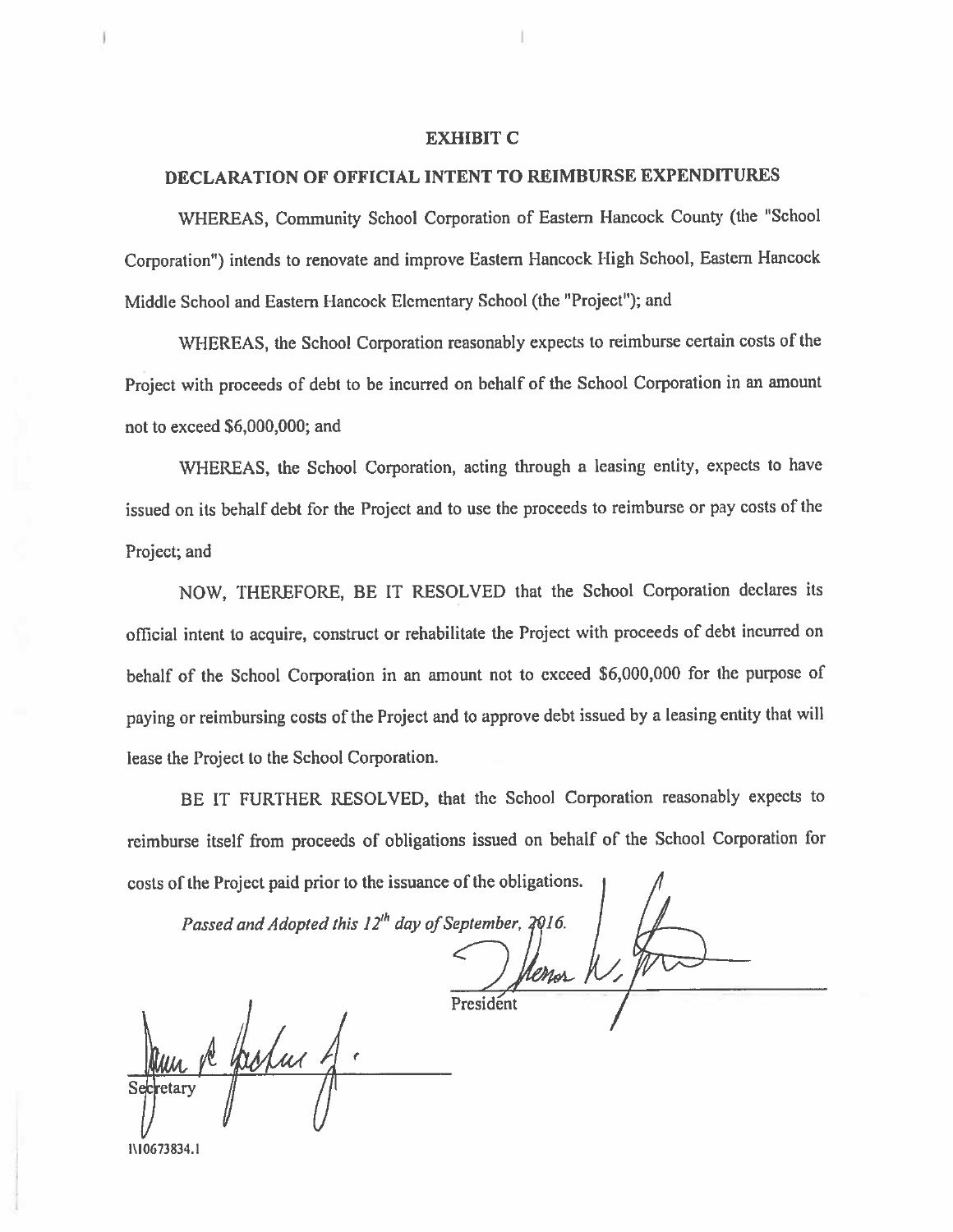#### **EXHIBIT D**

### RESOLUTION DETERMINING NEED FOR PROJECT

WHEREAS, an investigation has been conducted by the Board of School Trustees (the "Board") of Community School Corporation of Eastern Hancock County (the "School Corporation") with respect to the renovation, improvement and equipping of school facilities and leasing from the Eastern Hancock Middle School Building Corporation (the "Building Corporation") of school facilities; and

WHEREAS, this Board now finds that a need exists for such school facilities, and that the School Corporation cannot provide the necessary funds to pay the cost of the school facilities required to meet such need; and

WHEREAS, it is deemed desirable to proceed with the necessary negotiations and all other steps looking toward the renovation and improvement of such facilities by the Building Corporation and the lease of such facilities to the School Corporation; now, therefore,

BE IT RESOLVED, that a need exists for the renovation and improvement of such facilities, and that such facilities cannot be renovated and improved from any funds available to the School Corporation, and that this Board proceed to take such steps as may be necessary to secure the renovation, improvement and leasing of such school facilities as provided by the Indiana Code Title 20, Article 47, Chapter 3.

Passed and Adopted this 12<sup>th</sup> day of September, 2016.

Ma W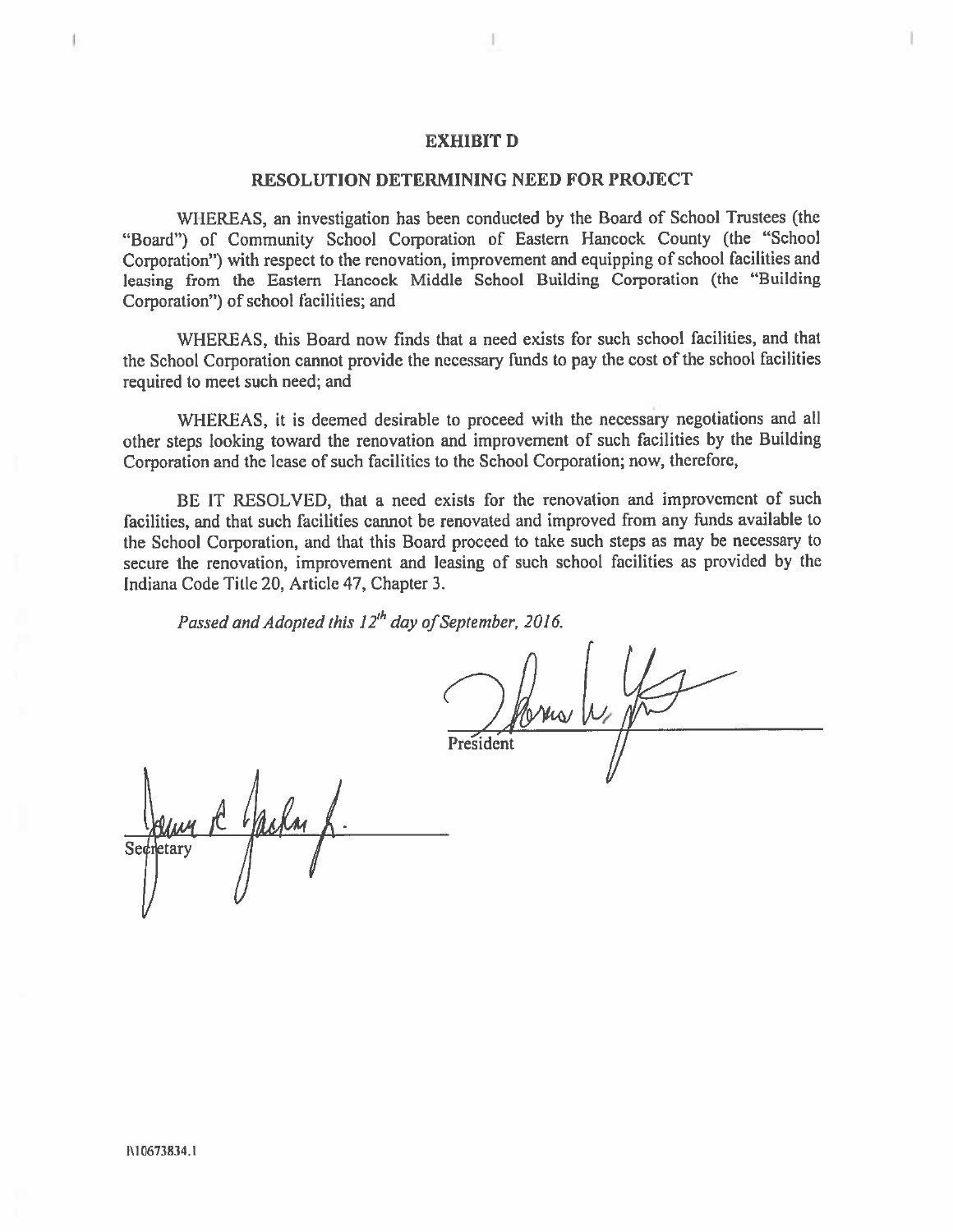#### **EXHIBIT E**

#### RESOLUTION APPROVING FORM OF AMENDMENT TO LEASE

WHEREAS, Eastern Hancock Middle School Building Corporation (the "Building Corporation") has been organized pursuant to the Indiana Nonprofit Corporation Act of 1991 for the purpose of the completion of the renovation and of a school building for the use of the Community School Corporation of Eastern Hancock County (the "School Corporation"); and

WHEREAS, preliminary plans and estimates for the cost of the completion of the renovation and improvements of such school building have been prepared; and

WHEREAS, the Building Corporation has drafted and submitted a proposed amendment to lease (the "Amendment") for said buildings; and

WHEREAS, said preliminary plans and estimates have been submitted to and now meet with the approval of this Board of School Trustees (the "Board"); and

WHEREAS, such plans have been marked to indicate the work covered by the proposed Amendment; and

WHEREAS, it now appears to this Board that said preliminary plans and estimates provide the necessary facilities for the pupils of the School Corporation, and that the proposed Amendment with the Building Corporation, as Lessor, provides for a fair and reasonable rental; now, therefore,

BE IT RESOLVED, that the terms and conditions of the proposed form of Amendment and preliminary plans and estimates are approved and agreed to as the basis for a hearing, as required by law, and that such hearing should be held by this board upon the necessity for the execution of such Amendment and whether the lease rental provided therein is a fair and reasonable rental for the proposed building, prior to final determination of such questions, so that this board may determine whether to execute such Amendment as now written, or as modified,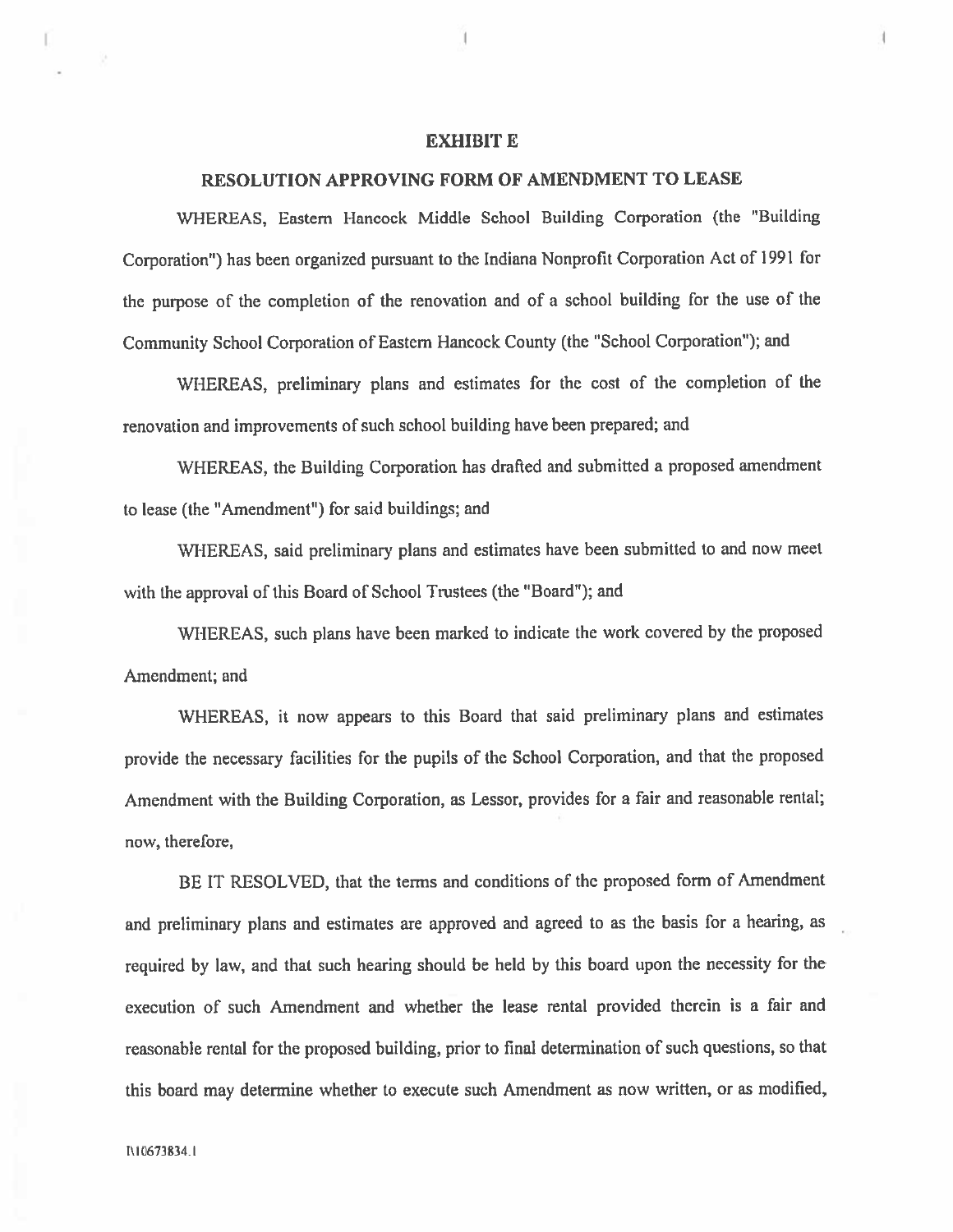Monday, October 10, 2016,  $\qquad \qquad$ said hearing to be held on p.m. at Charlottesville, Indiana.

BE IT FURTHER RESOLVED, that the Secretary is authorized and directed to publish a notice of such hearing as required by law.

Passed and Adopted this 12<sup>th</sup> day of September, 2016.

President W. from

Jaky  $\frac{1}{\sqrt{1-\frac{1}{c}}\sqrt{1-\frac{1}{c}}}}$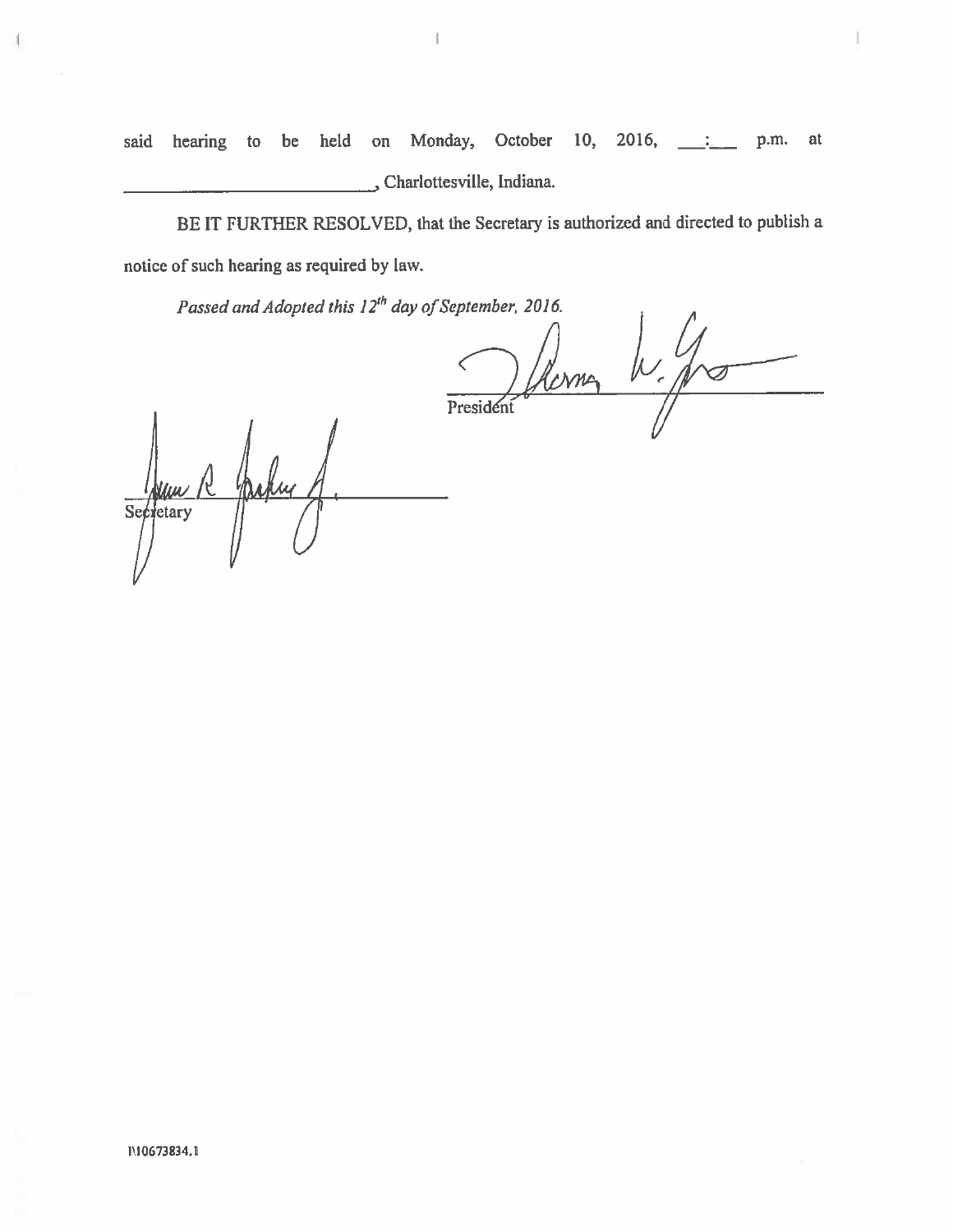#### **EXHIBIT F**

# RESOLUTION REAPPROVING BUILDING CORPORATION

WHEREAS, Eastern Hancock Middle School Building Corporation (the "Building Corporation") has previously been formed as a not-for-profit corporation to assist in the financing of the renovation of and improvements to Eastern Hancock High School, Eastern Hancock Middle School and Eastern Hancock Elementary School; now, therefore,

NOW, THEREFORE, BE IT RESOLVED by the Board of School Trustees (the "Board") of Community School Corporation of Eastern Hancock County (the "School Corporation"), as follows:

SECTION 1. That it is hereby determined to be proper and in the public interest of the citizens of this School Corporation to reapprove the incorporation of the Corporation known and designated as the Eastern Hancock Middle School Building Corporation for the purpose of financing, renovating, improving and equipping certain school facilities and leasing same to this school corporation.

SECTION 2. That the Articles of Incorporation and By-Laws of the Building Corporation, presented to and now before this Board, are hereby reapproved.

SECTION 3. That providing for the financing, renovating, improving and equipping of such school facilities by the Building Corporation and the leasing of same to this School Corporation is in the public interest of the citizens of this School Corporation and it is a proper public purpose for which this Board agrees to cooperate with the Building Corporation and to assist it in fulfilling the requirements of all agencies of the federal, state and local governments.

SECTION 4. That the issuance, sale and delivery by the Building Corporation of bonds designated Eastern Hancock Middle School Building Corporation Ad Valorem Property Tax First Mortgage Refunding and Improvement Bonds, Series 2016 (with such other name or series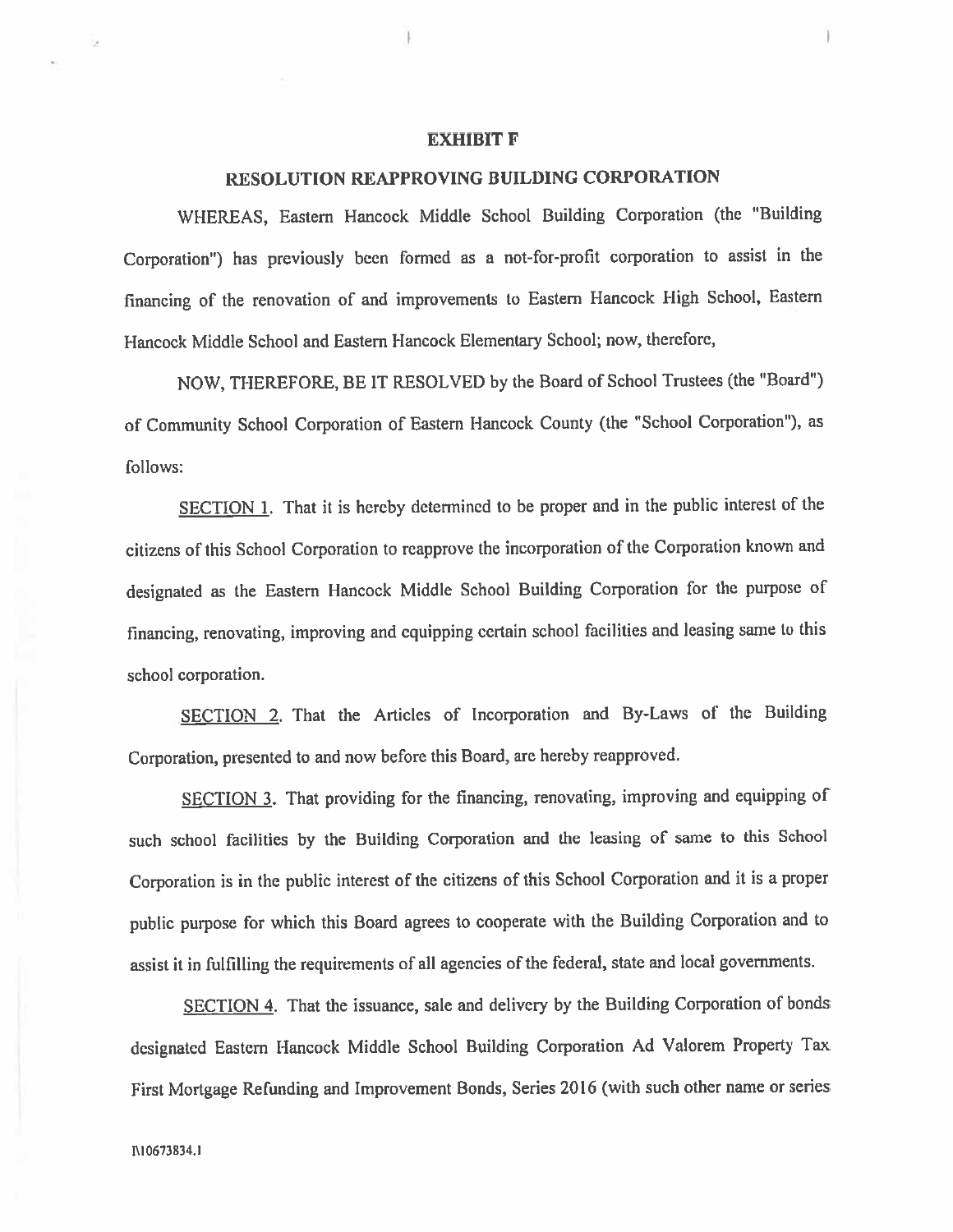designation as determined by the Superintendent) in the aggregate principal amount of approximately \$10,140,000 is hereby approved.

SECTION 5. That, upon the redemption or retirement of the bonds to be issued by the Building Corporation, the School Corporation will accept from the Building Corporation title to such school facilities, free and clear of any and all liens and encumbrances thereon.

SECTION 6. That this Board hereby reapproves the current Directors of the Building Corporation.

SECTION 7. That the Building Corporation may issue, sell and deliver its Bonds, pursuant to the applicable laws of the State of Indiana, may encumber any real property or equipment acquired by it for the purpose of financing the renovation, improvement and equipping of such school facilities and may enter into contracts for the sale of the Bonds and the renovation, improvement and acquisition of such school facilities.

SECTION 8. The School Corporation reasonably expects that tax-exempt obligations issued by or on behalf of the School Corporation, including the ad valorem property tax first mortgage bonds of the Building Corporation as well as bonds and temporary loan warrants of the School Corporation, will not exceed \$15,000,000 in the calendar year 2016. Pursuant to the Internal Revenue Code of 1986 as amended, Section 148(f)(4)(D), the School Corporation irrevocably allocates to the Building Corporation \$10,140,000 of its \$15,000,000 limit for purposes of qualifying for the small governmental exception to the rebate requirement.

Passed and Adopted this  $12^{th}$  day of September, 20/16. President

etar